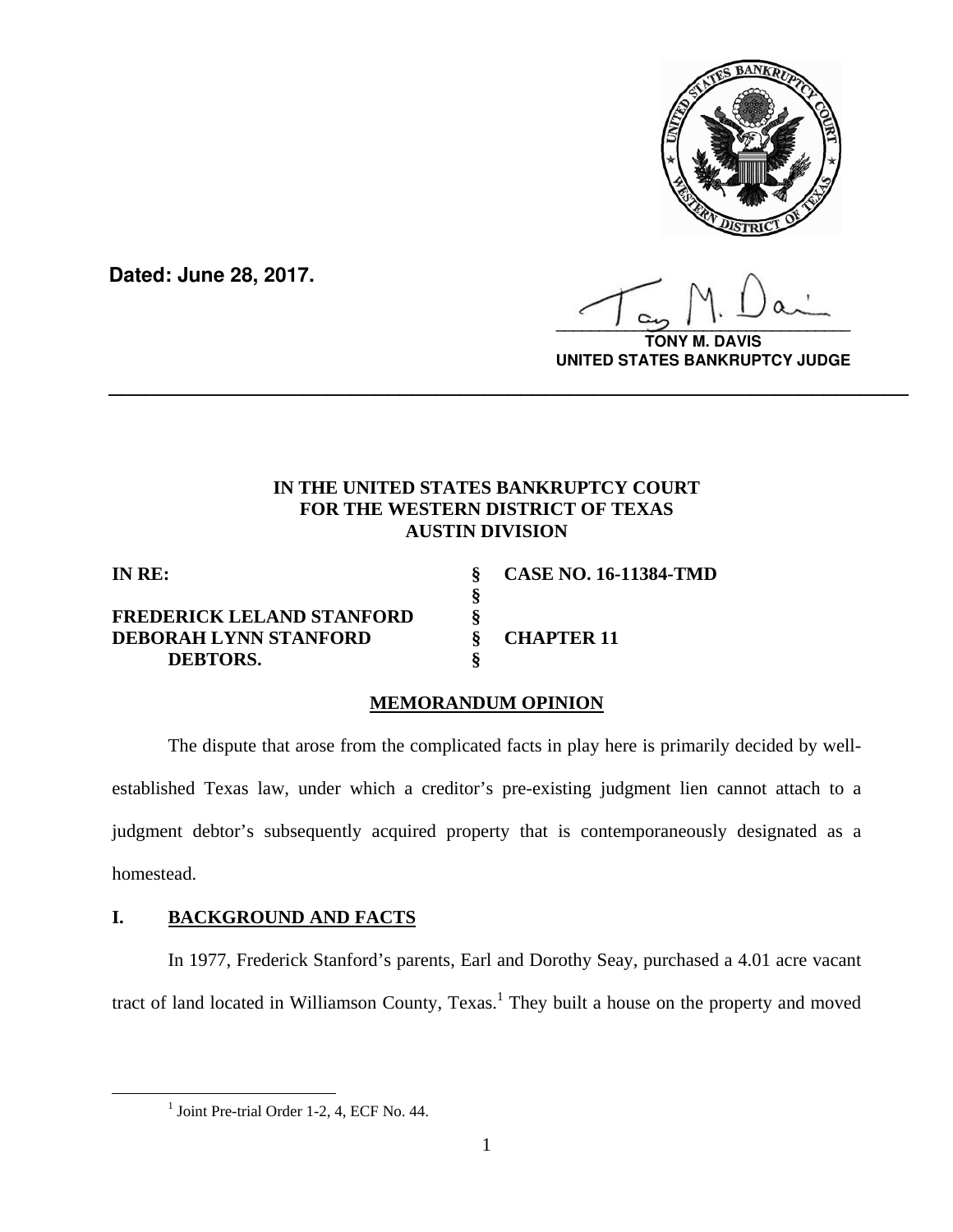in shortly thereafter.<sup>2</sup> Dorothy Seay continued to reside on the property until her death in 2000,<sup>3</sup> when she left her  $1/2$  undivided interest to six heirs.<sup>4</sup> Mr. Stanford, one of the six heirs, inherited an undivided  $1/12$ th non-possessory interest, subject to a life estate.<sup>5</sup>

A little more than eight years later, Natural Fruit Corporation ("NFC") obtained a judgment against Mr. Stanford,  $6$  and attempted to enforce its judgment.<sup>7</sup> NFC filed an abstract of judgment, but its collection efforts were not successful.<sup>8</sup> NFC persisted by serving post-judgment interrogatories on Mr. Stanford in 2009 to find out, among other things, whether Mr. Stanford owned any property.<sup>9</sup> In his responses, Mr. Stanford failed to inform NFC of his inheritance when he provided sworn answers denying ownership or any beneficial interest in any real property.<sup>10</sup>

In 2012, Earl Seay died and bequeathed his 1/2 interest in the property to Janis Audrey Seay, Mr. Seay's then surviving spouse.<sup>11</sup> Two years later, Janis Seay died and her  $1/2$  interest vested in her four children from a prior marriage.<sup>12</sup> Mr. Stanford now owned an interest in the property along with nine other individuals: $^{13}$ 

| <b>Frederick Leland Stanford</b> | $1/12$ th |
|----------------------------------|-----------|
| Dorothy Lynn Stanford            | $1/12$ th |
| Debby Kaye Stanford Miller       | $1/12$ th |
| <b>Charlotte Lee Fogle</b>       | $1/12$ th |

 <sup>2</sup> Joint Pre-trial Order 2, ECF No. 44.

<sup>3</sup> Joint Pre-trial Order 2, ECF No. 44.

<sup>4</sup> Joint Pre-trial Order 2, ECF No. 44.

<sup>5</sup> Joint Pre-trial Order 2, ECF No. 44.

<sup>6</sup> Joint Pre-trial Order 2, ECF No. 44.

<sup>7</sup> Joint Pre-trial Order 2, ECF No. 44.

<sup>8</sup> Joint Pre-trial Order 2, ECF No. 44.

 $9^9$  Joint Pre-trial Order 2, ECF No. 44; Sworn Answers to Post J. Interrog., ECF No. 16-3.  $^{10}$  Joint Pre-trial Order 2, ECF No. 44.

 $^{10}$  Joint Pre-trial Order 2, ECF No. 44.<br> $^{11}$  Joint Pre-trial Order 2, ECF No. 44.

<sup>&</sup>lt;sup>12</sup> Joint Pre-trial Order 2, ECF No. 44.

<sup>&</sup>lt;sup>13</sup> Joint Pre-trial Order 2-3, ECF No. 44 (listing owners as Michael Earl Seay, Debora Sue Webb, Frederick Leland Stanford, Dorothy Lynn Stanford, Debby Kaye Stanford-Miller, Charlotte Lee Fogle, Paul Buschow, Joni Buschow, Monte Buschow, and Heather Owens). Michael Earl Seay and Debora Sue Webb are Earl Seay's children. Frederick Leland Stanford, Dorothy Lynn Stanford, Debby Kaye Stanford-Miller, Charlotte Lee Fogle are Dorothy Seay's children and the step children of Earl Seay. Paul Buschow, Joni Buschow, Monte Buschow, and Heather Owens are the children of Janis Seay and step children of Earl Seay. Settlement and Mutual Release Agreement 3, ECF No. 16- 4 (hereinafter "Homestead Agreement").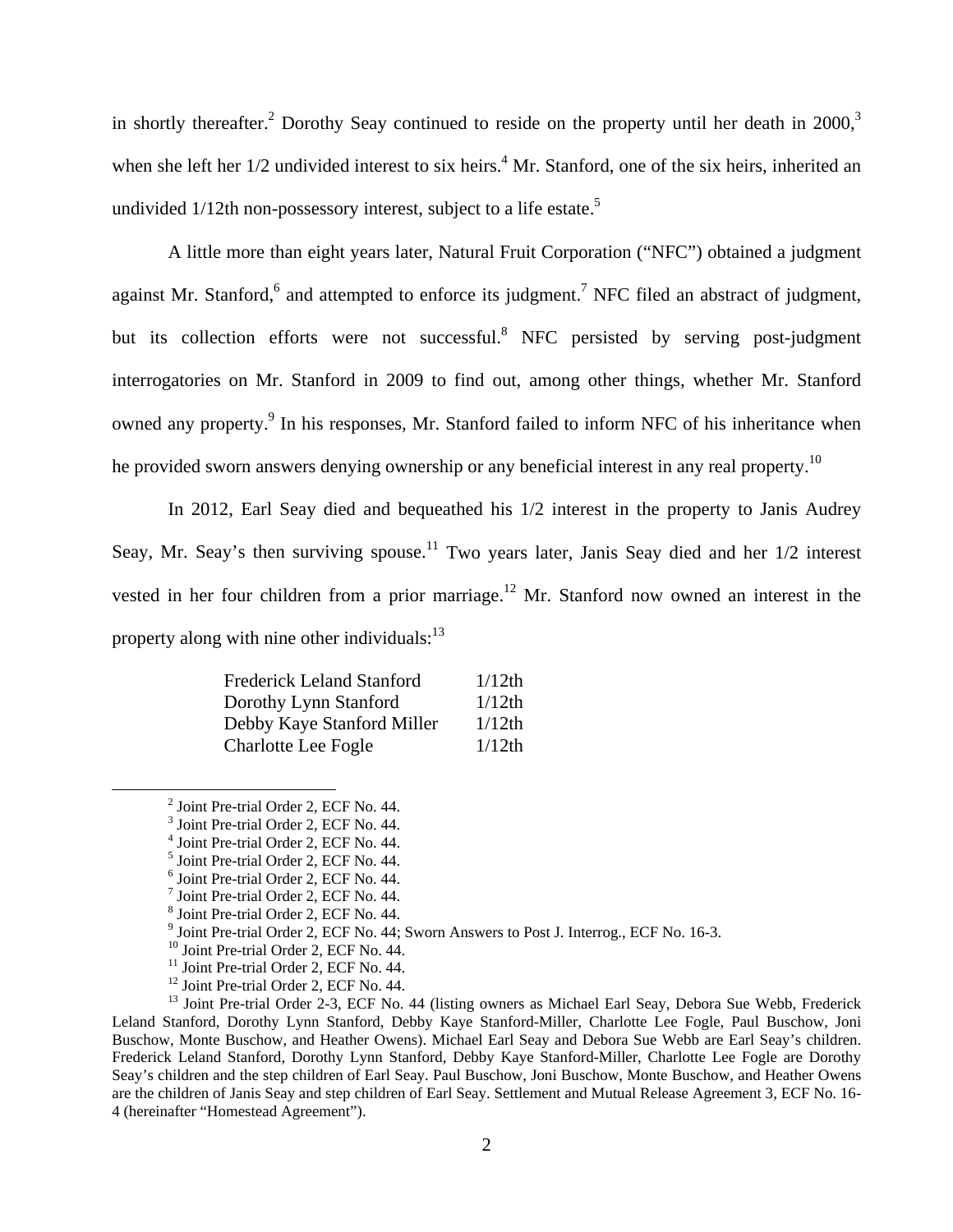| Debora Sue Webb      | $1/12$ th   |
|----------------------|-------------|
| Michael Earl Seay    | $1/12$ th   |
| Paul Buschow         | $1.5/12$ th |
| Joni Buschow         | $1.5/12$ th |
| <b>Monte Buschow</b> | $1.5/12$ th |
| <b>Heather Owens</b> | $1.5/12$ th |
|                      | $12/12$ th  |

This led to an approximately two-year long ownership dispute involving the inheritance claims among and against the heirs of Dorothy Seay, Janis Seay, and Earl Seay.14

Meanwhile, the property suffered from substantial deferred maintenance and was burdened with unpaid property taxes.<sup>15</sup> In 2016, the heirs faced a looming tax foreclosure sale, which motivated them to find a resolution.<sup>16</sup> A mutual release and settlement agreement (the "Homestead") Agreement") memorialized this resolution and was signed by all parties less than a month before the scheduled tax sale.<sup>17</sup> All heirs were represented by counsel and the essential terms of the Homestead Agreement directed the following:

1. Upon full execution of this [Homestead] Agreement, Paul Buschow, Independent Executor of the Estate of Janis Audrey Seay, will transfer all of the Janis Seay beneficiaries' interest in the Property to Mr. Frederick Leland Stanford **and/or assigns** via deed signed by Mr. Buschow, as Independent Executor of the Estate of Janis Audrey Seay;

2. Debora Sue Webb will transfer her interest in the Property to Mr. Frederick Leland Stanford **and/or assigns** via deed signed by Debora Sue Webb.

3. Mr. Frederick Leland Stanford will be responsible for resolving all outstanding taxes owed to taxing authorities;

4. Within 5 business days after full execution of this [Homestead] Agreement, Mr. Stanford will pay to the Independent Executor or the cause of the Independent Executor of the Estate of Janis Audrey Seay the amount of \$40,000.00.

5. Upon sale of the Property, Mr. Fredrick Leland Stanford **and/or assigns** will pay \$6,000.00 to Debora Sue Webb;

 14 Hr'g Record 21:08-23:30, No. 16-11384 (Apr. 20, 2017).

<sup>&</sup>lt;sup>15</sup> Joint Pre-trial Order 4, ECF No. 44.

<sup>&</sup>lt;sup>16</sup> Hr'g Record 23:20-23:40, No. 16-11384 (Apr. 20, 2017).

<sup>&</sup>lt;sup>17</sup> Homestead Agreement 2-12, ECF No. 16-4; Hr'g Record 23:40-24:10, No. 16-11384 (Apr. 20, 2017).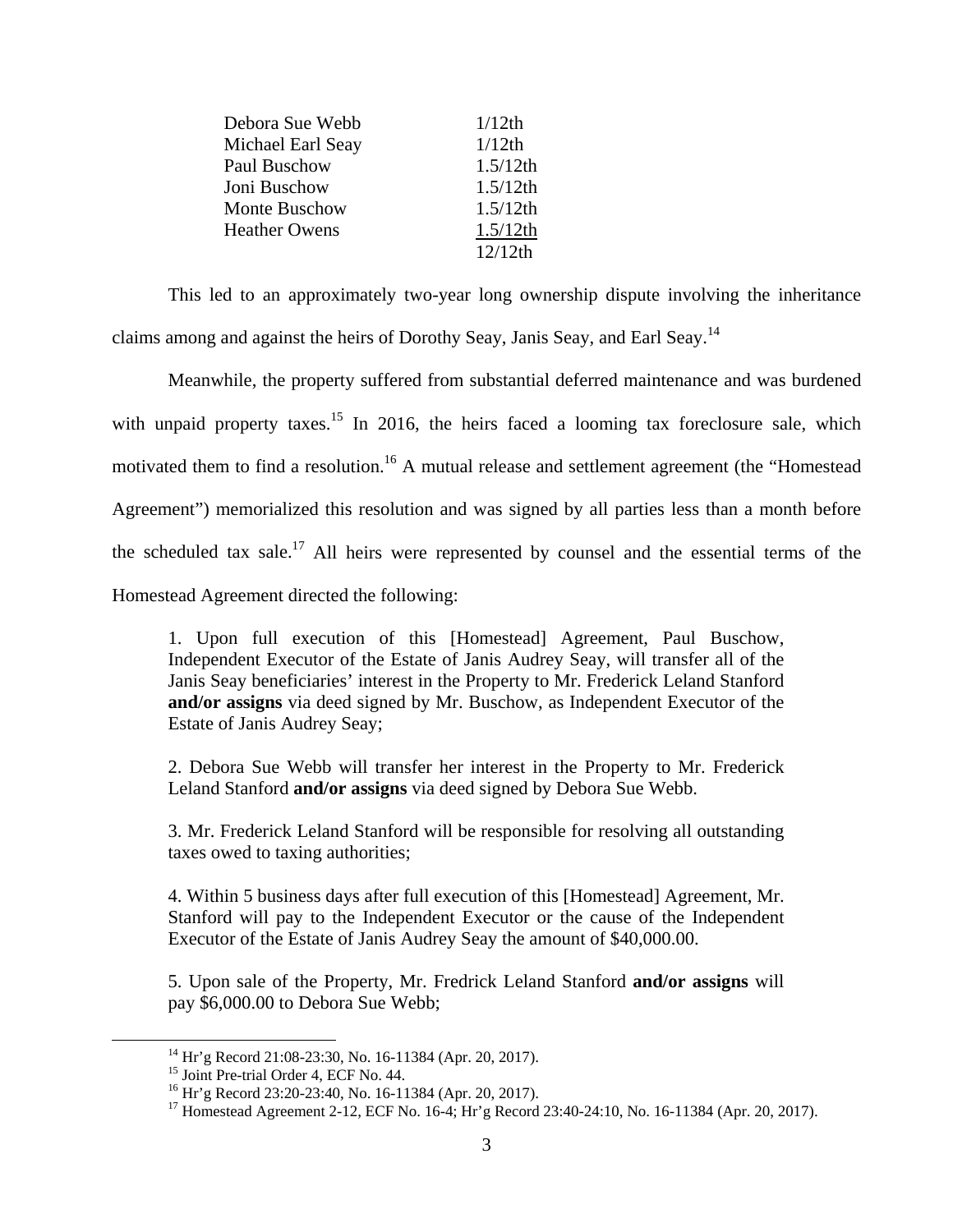6. Upon sale of the Property, Mr. Frederick Leland Stanford will pay Debby Kaye Stanford-Miller the amount of \$8,112.23 as reimbursement of legal fees paid by her for the Estate of Earl Seay.

7. Within 5 business days after full execution of this [Homestead] Agreement, Mr. Frederick Leland Stanford **and/or assigns** will pay \$5,000.00 to Michael Earl Seay.

8. Michael Earl Seay will transfer his interest in the property to Mr. Frederick Leland Stanford **and/or assigns** via deed by Mr. Michael Earl Seay, individually, and Mr. Michael Earl Seay as the Executor of the estate of Earl Henry Seay. [Emphasis added]. $^{18}$ 

Six days after the Homestead Agreement was signed, the Stanfords took physical possession

of the property.<sup>19</sup> They owned no other property and their intent was to claim the property as their homestead until it sold.<sup>20</sup> Three deeds that together conveyed an 8/12th interest to Mrs. Stanford were executed between late February and early March.<sup>21</sup> These deeds designated the 8/12th interest as Mrs. Stanford's "sole and separate property" and were recorded three months later.<sup>22</sup> Mr. Stanford, along with the other owners,  $2<sup>3</sup>$  listed the property for sale in March 2016 and a sale contract was entered on May  $2016.<sup>24</sup>$ 

NFC learned about the potential sale of the property a few weeks later when it received a letter and enclosed affidavit titled "Homestead Affidavit as Release of Judgment lien."<sup>25</sup> NFC then renewed its collection efforts which led to multiple state court proceedings including the issuance of

<sup>&</sup>lt;sup>18</sup> Homestead Agreement 8, ECF No. 16-4.

<sup>19</sup> Joint Pre-trial Order 3, ECF No. 44.

<sup>20</sup> Joint Pre-trial Order 3-4, ECF No. 44.

<sup>&</sup>lt;sup>21</sup> Executor's Deed, ECF No. 39-1 (Paul Buschow, as the Executor for the Estate of Janis Audrey Seay, granted the Janis Seay heirs' interest to Mrs. Stanford, as her sole and separate property); Special Warranty Deed, ECF No. 39-2 (Michael Earl Seay conveyed his interest to Mrs. Stanford, as her sole and separate property); Special Warranty Deed, ECF No. 39-3 (Debora Sue Webb conveyed her interest to Mrs. Stanford, as her sole and separate property).<br><sup>22</sup> Joint Pre-trial Order 4, ECF No. 44.

<sup>&</sup>lt;sup>23</sup> Dorothy Lynn Stanford, Debby Kaye Stanford-Miller, and Charlotte Lee Fogle are the three remaining owners as they did not deed their interest to either one of the Stanfords. 24 Joint Pre-trial Order 4-5, ECF No. 44.

<sup>&</sup>lt;sup>25</sup> Hr'g Record 34:00-35:10, No. 16-11384 (Feb. 6, 2017) (Hearing on the Motion to Lift Stay); Natural Fruit Corp. Ex. 26 (Letter dated June 6, 2016 and enclosed unsigned affidavit); NFC's Post-hearing Br. 13, ECF No. 43.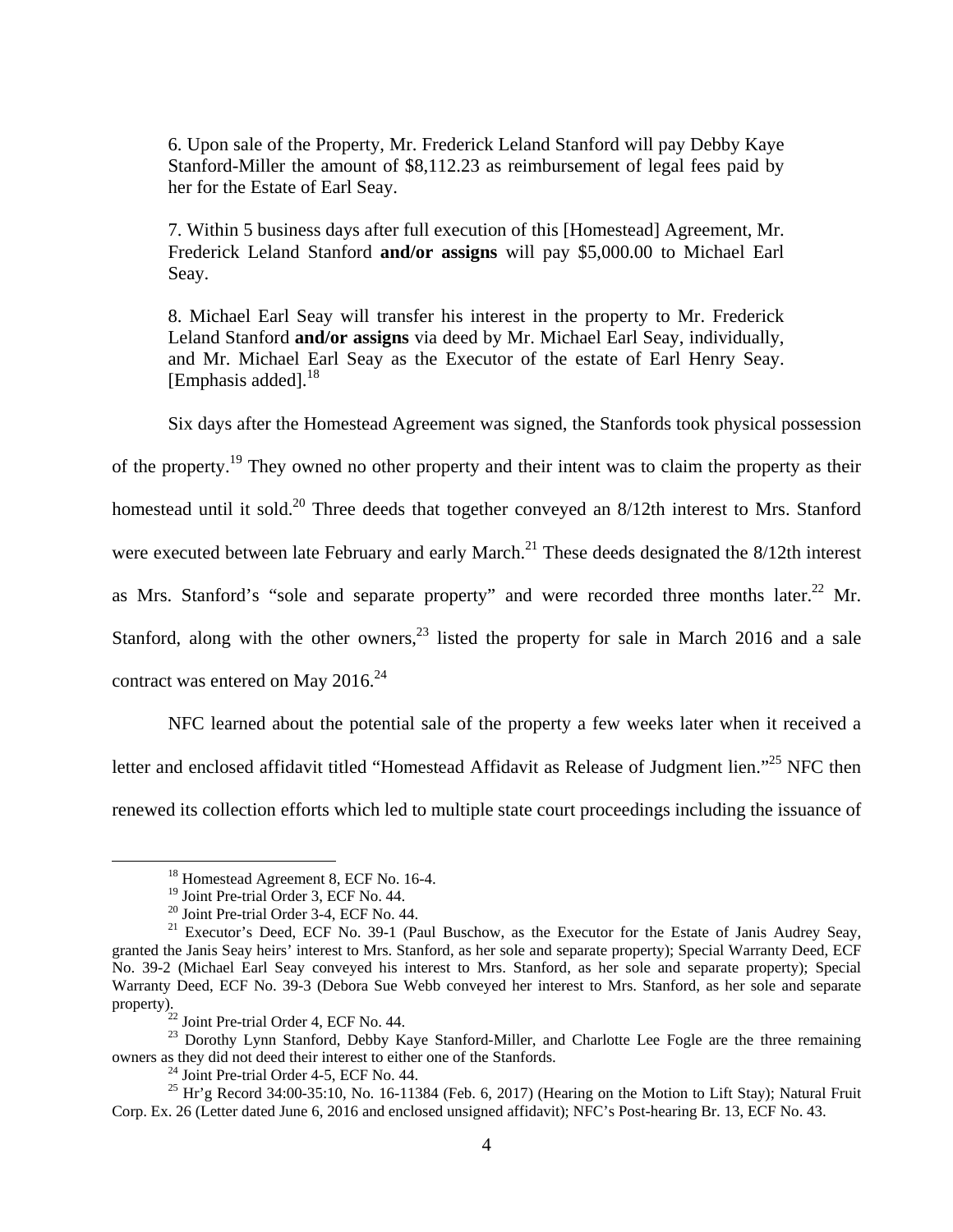a constable's deed that purported to convey the property to NFC.<sup>26</sup> (The constable's deed was set aside in state court.)<sup>27</sup> All state court proceedings were stayed when the Stanfords (Frederick and Deborah Lynn) filed for relief under Chapter 7 of the Bankruptcy Code in November 2016.<sup>28</sup> The Stanfords listed the property as their homestead on their bankruptcy schedules.<sup>29</sup> NFC objected to the Stanfords' homestead claim.30 It also sought relief from the stay in order to continue state court litigation in which NFC contested the ownership of the property and the Stanfords' homestead claim.31

On April 20, 2017, the parties presented arguments, testimony, and other evidence related to NFC's objection to the homestead claim and its motion to lift the automatic stay. The parties agree NFC's lien has attached to Mr. Stanford's 1/12th interest, but disagree about whether NFC's lien attached to the  $8/12$ th interest.<sup>32</sup>

### **II. ANALYSIS**

#### **A. The Stanfords established the property as their homestead.**

The Stanfords carried the initial burden to establish the homestead character of the property,<sup>33</sup> by proving: (1) overt acts of homestead usage; and (2) an intent to claim the land as a

 26 Joint Pre-trial Order 5-6, ECF No. 44.

<sup>27</sup> Joint Pre-trial Order 5, ECF No. 44.

<sup>28</sup> Pet., ECF No. 1.

 $29$  Pet. 19, ECF No. 1.

<sup>&</sup>lt;sup>30</sup> Obj.to Exemption, ECF No. 16.

<sup>&</sup>lt;sup>31</sup> Mot. Relief Automatic Stay, ECF No. 8; Joint Pre-trial Order 5-6, ECF No. 44; Pet. 51, ECF No. 1 (listing pending state court litigation).<br><sup>32</sup> Joint Pre-trial Order 7-8, ECF No. 44.

<sup>&</sup>lt;sup>33</sup> *In re Bradley*, 960 F.2d 502, 507 (5th Cir. 1992) ("It is well settled in Texas that an individual who seeks homestead protection has the initial burden to establish the homestead character of her property. . . .The initial burden to establish the homestead character of property is a short hurdle."). NFC does not argue that the Stanfords have not met their burden in establishing their homestead. NFC's argument focuses on the legal premise that a "later in time homestead designation cannot destroy pre-existing lien rights." NFC's Post-hearing Br. 1, ECF No. 43. Under both Texas law and Rule 4003(c) NFC would have the burden to prove any affirmation defenses such as abandonment. *McFarland v. Rousseau,* 667 S.W. 2d 929, 931 (Tex. App. 1984); and Fed. R. Bankr. P. 4003(c). NFC has not raised any affirmation defenses such as abandonment, death or alienation. NFC's Post-hearing Br. 10, ECF No. 43 ("Abandonment is not an issue. . . .").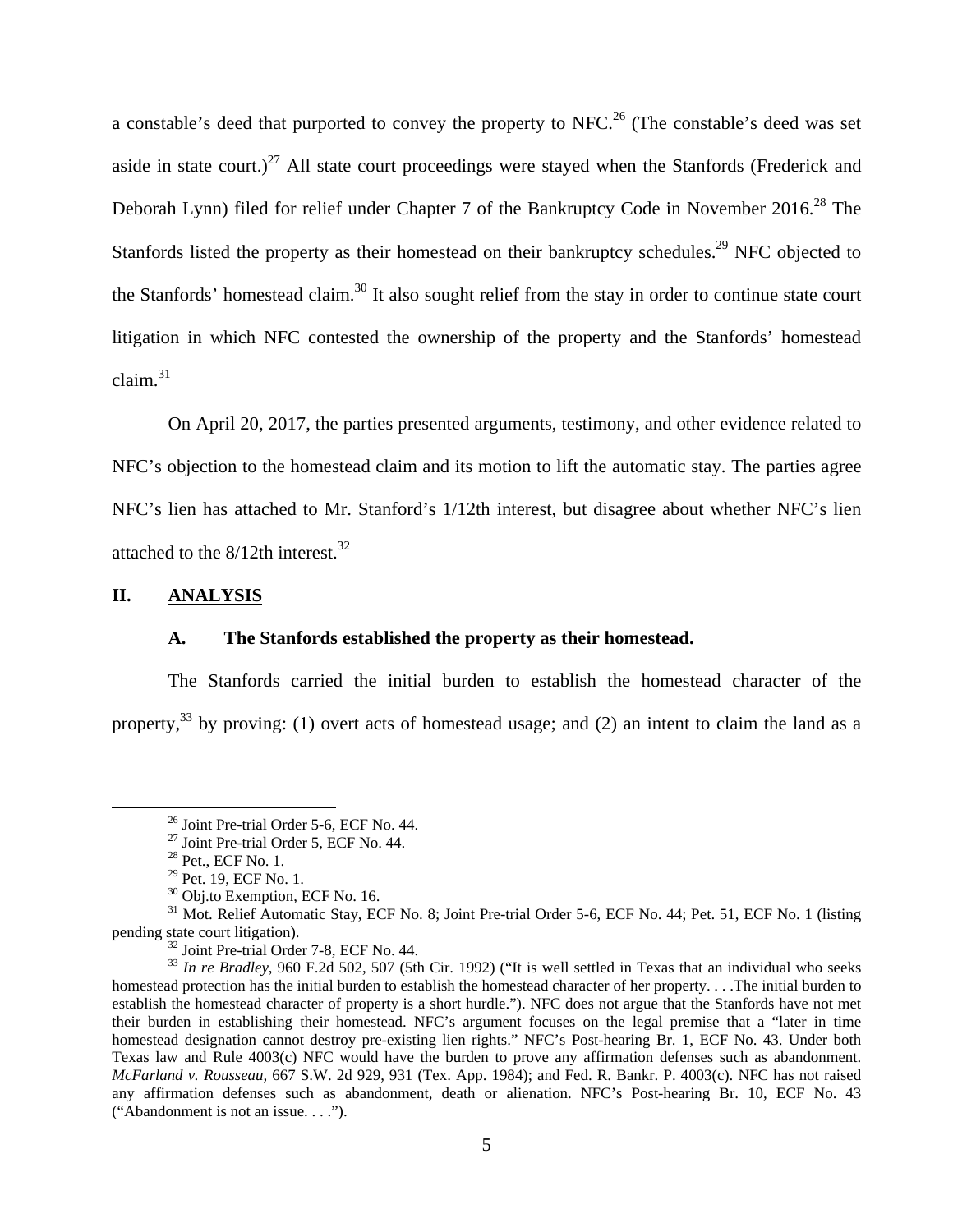homestead.<sup>34</sup> As mentioned above, Mr. Stanford testified that the risk of losing the property due to a looming tax sale motivated the heirs to resolve their disputes.<sup>35</sup> The heirs agreed that the Stanfords would make the property their homestead until the property sold.<sup>36</sup> Given the pending tax sale, the Homestead Agreement makes sense because the "age 65 or older" exemption<sup>37</sup> would enable the Stanfords to file a tax deferral and immediately stop the tax sale.<sup>38</sup> Stopping the tax sale would protect against foreclosure and enable the Stanfords and Mr. Stanford's sisters (who hold the remaining  $3/12$ th interest) to keep the property.<sup>39</sup> Thus, the premise and purpose of the settlement contained in the Homestead Agreement was that the Stanfords would claim the property as their homestead.

Mr. Stanford's unconverted testimony establishes the property was intended to be, quickly became, and continues to be their homestead.<sup>40</sup> It is undisputed that the Stanfords moved in less than a week after the Homestead Agreement was reached.<sup>41</sup> Additionally, Mr. Stanford testified that the Stanfords took physical possession of the property and planned to live there until the property sold.<sup>42</sup> Mr. Stanford explained that they sought to sell the property and use sale proceeds to purchase a new homestead because the property required a level of maintenance and repair that

 $34$  *Zorrilla v. Aypco Constr. II, LLC*, 469 S.W.3d 143, 159 (Tex. 2015).  $35$  Mr. Stanford testified that Janis Seay's death (in 2014) lead to arguments among the heirs regarding the ownership of the property and issues about money. Hr'g Record at 22:12-24:07, No. 16-11384 (Apr. 20, 2017) (Mr. Stanford described the dispute by saying "it wasn't a friendly situation.").<br><sup>36</sup> Joint Pre-trial Order 3-4, ECF No. 44; Hr'g Record at 31:20-34:23, 46:45-48:35, No. 16-11384 (Apr. 20,

<sup>2017).</sup> The property was to be sold because of the Stanfords' age and Mrs. Stanford's recent long-term hospitalization meant they could not physically maintain or improve the property. *Id.*<br> $37$  Natural Fruit Corp. Ex. 34 (The Stanford's application for property tax exemptions).<br> $38$  A property owner claiming over-65 exemption is entitle

Ann. § 33.06(a) (providing statutory protection for persons claiming the over-65 exemption who wish to defer tax payments and abate a pending tax foreclosure sale); *see Kubovy v. Cypress-Fairbanks Indep. Sch. Dist.* 972 S.W. 2d 130, 132 (recognizing the tax deferral's ability to abate a tax sale until the property is no longer owned and occupied by the person claiming the tax deferral); Tex. Att'y Gen. Op. GA-0787, at 3 (2010) (explaining that the tax deferral provides a statutory protection against foreclosure sale even if the lien was perfected prior to the property owner's sixty-fifth birthday).

 $39$  Hr'g Record at 22:12-30:07, No. 16-11384 (Apr. 20, 2017).

<sup>40</sup> Hr'g Record at 19:44-1:10:13, No. 16-11384 (Apr. 20, 2017).

<sup>41</sup> Joint Pre-trial Order 3-4, ECF No. 44.

 $^{42}$  Hr'g Record at 32:00-32:58, No. 16-11384 (Apr. 20, 2017).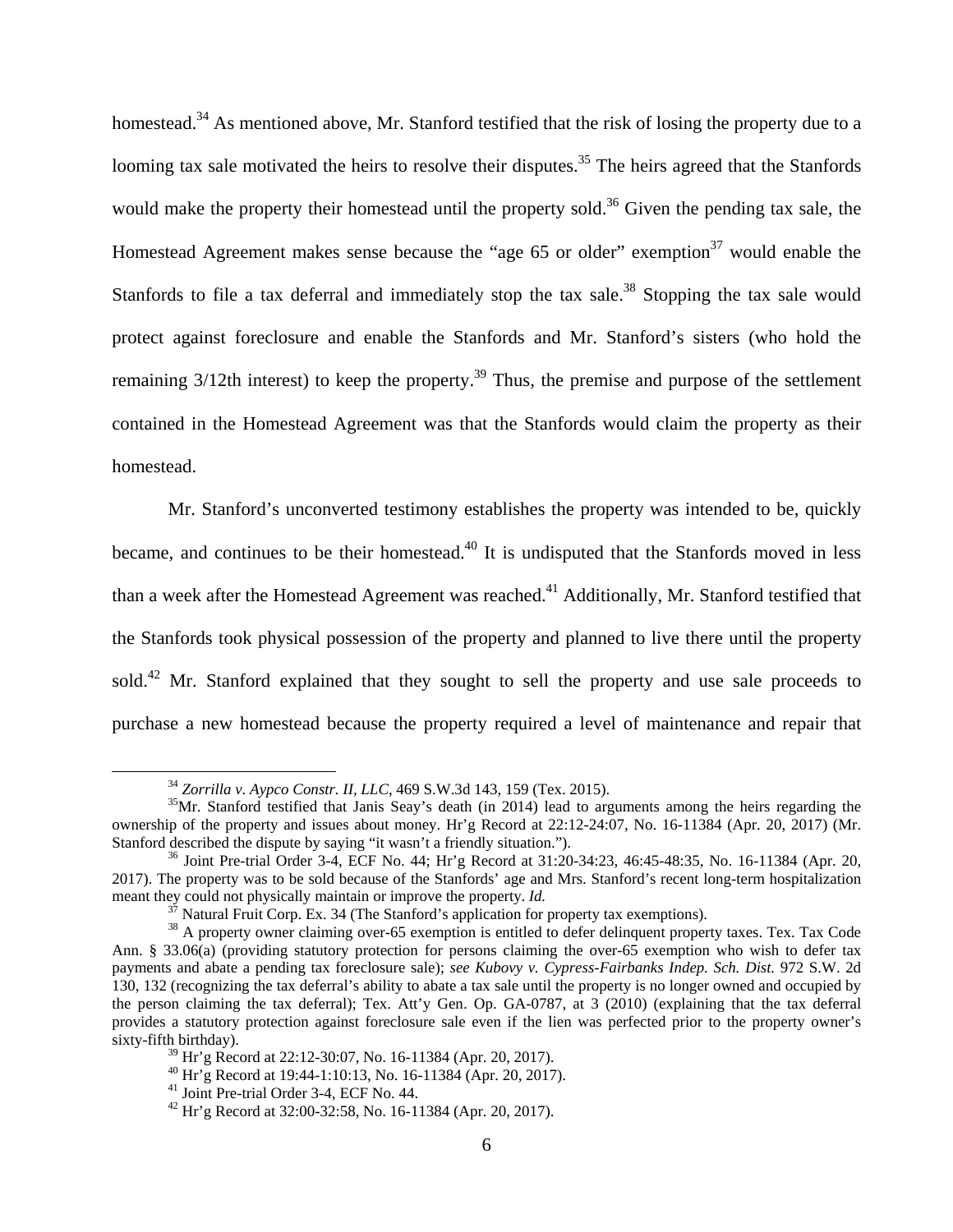overwhelmed them.43 And there was additional evidence of their intent to claim the property as their homestead. First, the Stanfords filed an "Application for Residence Homestead Exemption" ("Homestead Application") with Williamson Central Appraisal District.<sup>44</sup> Second, the Stanfords designated the property as their homestead on their bankruptcy schedules.<sup>45</sup>

NFC briefly argued that the Stanfords' intent to sell the property prevents the Stanfords from properly claiming it as their homestead.<sup>46</sup> But this argument fails because under Texas law the Stanfords' intent to sell the property can coexist with an intent to occupy the property as their homestead.<sup>47</sup>

NFC contends that the Stanfords did not properly complete the Homestead Application because it listed the owners as "Seay, Michael E & Debora Webb Et Al."<sup>48</sup> Mr. Stanford explained that he inquired about the way ownership was depicted on the Homestead Application and was told that the "et al" signaled that the property was held by other owners, including the Stanfords.<sup>49</sup> NFC did not rebut this testimony. Nor did it dispute that the Williamson Central Appraisal District granted the Homestead Application. NFC's primary arguments were that: (1) a subsequently acquired homestead is subject to a pre-existing abstract of judgment; and (2) its lien attached prior to the homestead claim because the Stanfords did not timely occupy the property and file their homestead application.

<sup>48</sup> Hr'g Record at 44:08-46:26, No. 16-11384 (Apr. 20, 2017); *see* Natural Fruit Corp. Ex. 34 at 1.

49 Hr'g Record at 44:00-46:30, No. 16-11384 (Apr. 20, 2017).

 43 Hr'g Record at 31:20-34:23, 46:45-48:35, No. 16-11384 (Apr. 20, 2017); *see* Joint Pre-trial Order 3, ECF

<sup>&</sup>lt;sup>44</sup> Natural Fruit Corp. Ex. 34.

<sup>45</sup> Pet. 19, ECF No. 1.

<sup>46</sup> Hr'g Record at 1:01:11-1:03:18, No. 16-11384 (Apr. 20, 2017); Obj. to Exemption 9-10, ECF No.16; NFC's

<sup>&</sup>lt;sup>47</sup> *Gaar, Scott & Co. v. Burge*, 110 S.W. 181, 183 (1908) ("[A]n intention to sell the homestead and efforts in that direction . . . may coexist with an intention to remain and continue to occupy the homestead, unless such sale is made. . . ."); *see Hennigan v. Smith (In re Smith)*, 668 F. App'x 105, 107 (5th Cir. 2016) (affirming a debtor's exemption and noting the debtor "has consistently been clear that he intends eventually to sell the Property and move to Australia, there is no evidence showing that when [debtor] declared bankruptcy, he lacked the intention of making the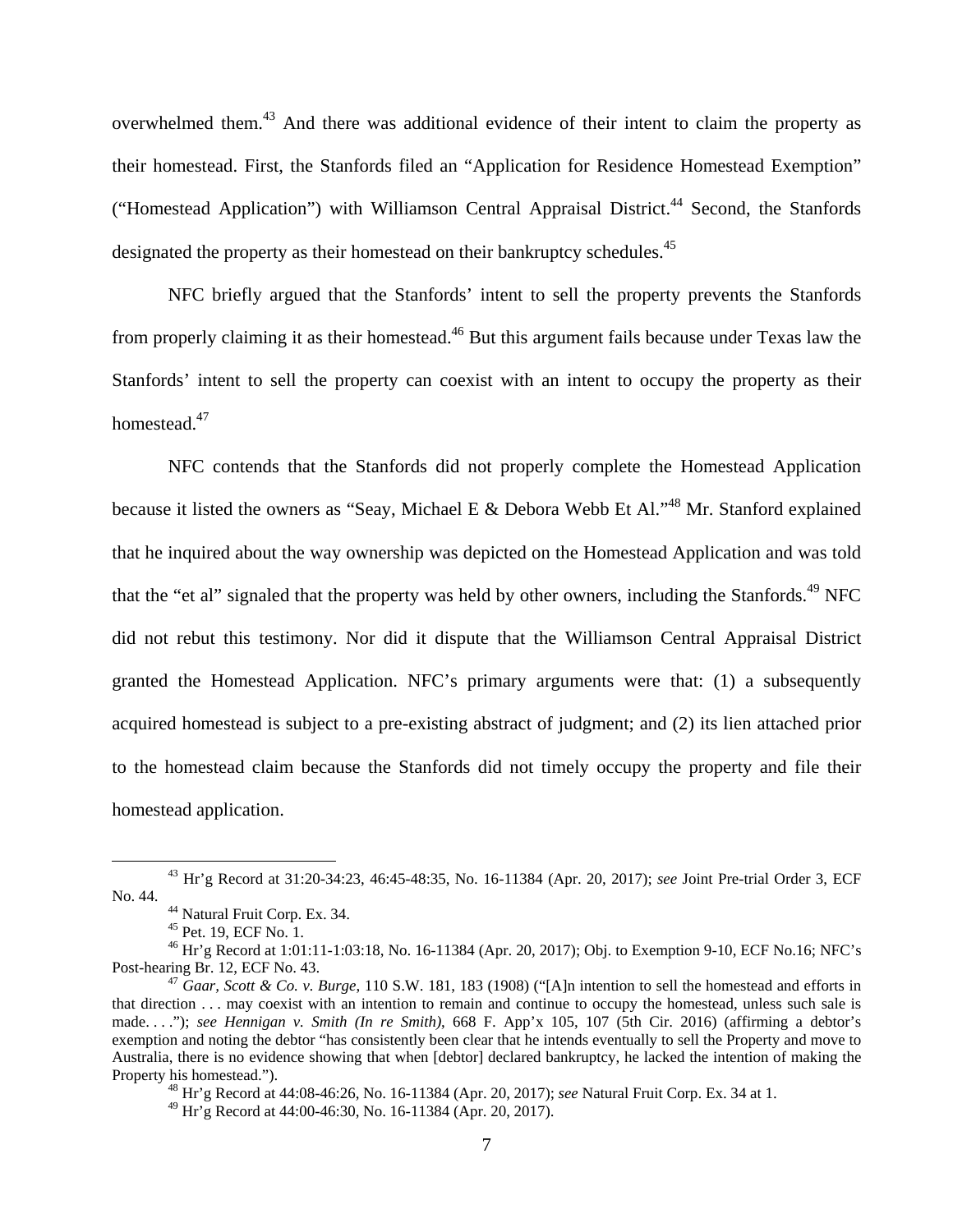#### **1. NFC's judgment lien does not attach to the Stanfords' homestead.**

NFC claims the Texas Supreme Court has established that the timing of its lien renders its lien superior to any subsequent homestead claim.<sup>50</sup> NFC mistakenly relies on *Gage v. Neblett*<sup>51</sup> for the premise that "a pre-existing abstract of judgment trumps a subsequent homestead."<sup>52</sup> While *Gage* supports attachment of the lien to Mr. Stanford's 1/12th interest, a point already conceded, it is not applicable to Mrs. Stanford's 8/12th interest because the *Gage* court expressly stated it was not deciding whether a pre-existing abstract of judgment can defeat a subsequent homestead.<sup>53</sup>

This issue was later decided in *Freiberg v. Walzem*, where a judgment was abstracted and recorded more than three years before the owner purchased a property and designated it as his homestead.<sup>54</sup> The plaintiff argued that a judgment's superior position as first in time meant it would immediately attach to all subsequently acquired property, even if the subsequently acquired property was claimed as homestead.<sup>55</sup> The Texas Supreme Court rejected the plaintiff's argument and stated:

The lien could not attach until the land became the property of the defendant, and the very moment that it did become his property, as we have seen, it became his homestead also, upon which the lien could not operate. The property in controversy was therefore protected from the operation of the lien . . . because the land itself was exempt as the homestead of the appellee immediately upon its acquisition." 56

Similarly, the Stanfords' property is protected from operation of NFC's lien because the property was immediately impressed with the homestead characterization.

 50 NFC's Br. 4, ECF No. 35.

<sup>51 57</sup> Tex. 374, 378 (1882).

<sup>52</sup> NFC's Br. 4, ECF No. 35; NFC's Post-hearing Br. 1-2, ECF No. 43.

<sup>53</sup> *Gage v. Neblett*, 57 Tex. 374, 378 (1882) ("We do not decide that the legislature might not have the power, whether the courts may have or not, to declare that a homestead right might attach to property *acquired subsequently* to the rendition of a judgment against the debtor, when brought with a present *bona fide* intention to dedicate it as a homestead, coupled with acts of preparation and subsequent early occupation as such."). <sup>54</sup> *Freiberg v. Walzem*, 20 S.W. 60, 61 (1892). <sup>55</sup> *Id.* at 62. <sup>56</sup> *Id.* at 61.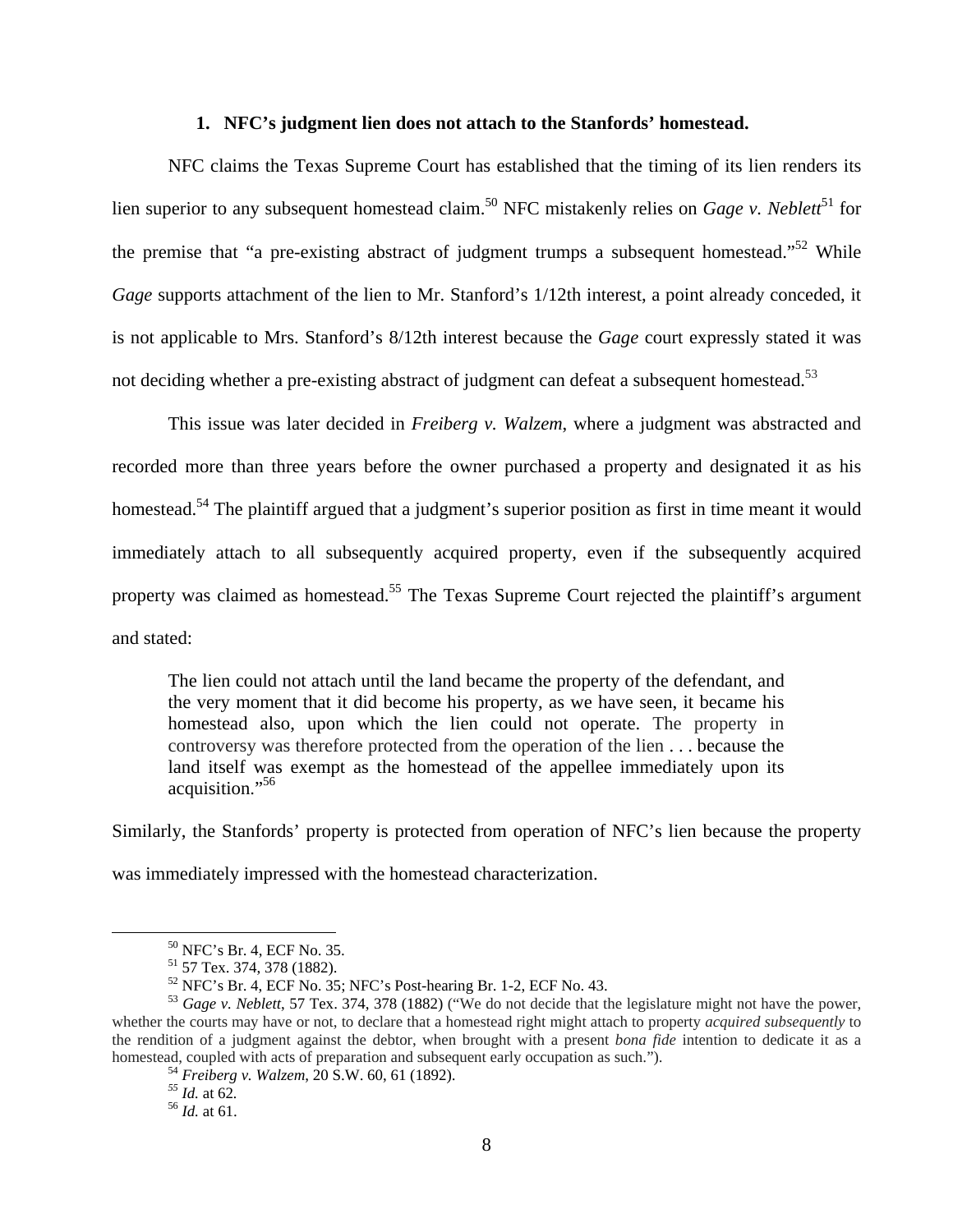NFC cited to several other cases, but they do not apply because these cases do not involve a judgment lien or the facts focus on the judgment debtor's inability to establish the property as its homestead.<sup>57</sup>

## **2. Texas homestead law does not require immediate physical possession of the property.**

NFC maintains that its lien defeats the homestead claim because the Stanfords did not immediately take physical possession of the property.<sup>58</sup> Texas courts have firmly rejected this proposition on the basis that such a rule would result in a race between the sheriff and the property owner.59 In *Jolesch & Chaska Co. v. Hampton*, the judgment creditor argued that the trial court erred in holding that the property was impressed with the homestead exemption. $60$  The judgment debtor inherited property from his mother, but months passed before the judgment debtor could take physical possession of the property because his mother had previously leased the property to the judgment debtor's brother.<sup>61</sup> The homestead designation was filed and recorded almost eight

 <sup>57</sup> *In Re Harwood*, 404 B.R. 366, 400 n.69 (Banker. E. D Tex. 2009) (concluding that an unrecorded deed of trust that predates a homestead claim creates a superior lien); *Inwood North Homeowners' Ass'n v. Harris*, 736 S.W.2d 632, 635 (Tex. 1987) (supporting the proposition that a homestead exemption will not insulate a property owner from a lien that attached prior to the homestead claim, but also reaffirming that if the lien attached as the same time as the homeowners acquired the property, the homestead claim prevails); *Cheswick v. Freeman*, 287 S.W.2d 171, 173 (Tex. 1956) (ruling that the judgement lien attached to the land because his "intention to make this property his homestead was not evidenced by any overt acts"); *Johnson v. Prosper State Bank*, 125 S.W.2d 707, 710-711 (Tex. Civ. App.— Dallas 1939) *aff'd* 138 S.W.2d 1117 (1940) (determining that the judgement lien predated any potential homestead claim because the judgment debtor did not have a possessory interest in the land); *Dominguez v. Castanada*, 163 S.W.3d 318, 331-332 (Tex. App.—El Paso 2005, pet. denied) (explaining that a deed of trust that attached to land cannot be severed by a subsequent homestead claim).<br><sup>58</sup> Obj.to Exemption 5, ECF No. 16; Hr'g Record 40:00-41:49 No. 16-11384 (Feb. 6, 2017) (Hearing on the

Motion to Lift Stay); Hr'g Record at 46:48-49:00, No. 16-11384 (Apr. 20, 2017).

<sup>59</sup> *Jolesch & Chaska Co. v. Hampton*, 297 S.W. 271, 273 (Tex. Civ. App. 1927); *see Gardner v. Douglass*, 64 Tex. 76, 79 (1885) (finding a three month lapse between ownership and physical possession did not render the homestead claim void and a judgment rendered prior to ownership could not attach to the land); *Farmers' & Mech.' Tr. Co. v. Perry*, 56 S.W.2d 501, 502 (Tex. Civ. App. 1933) (recognizing that Texas "courts have held consistently from an early day that property purchased for use as a homestead is exempt to such purchaser, notwithstanding there be judgment liens recorded against him at the time"). <sup>60</sup> *Jolesch & Chaska Co.*, 297 S.W. at 272. 61 *Id.* at 274.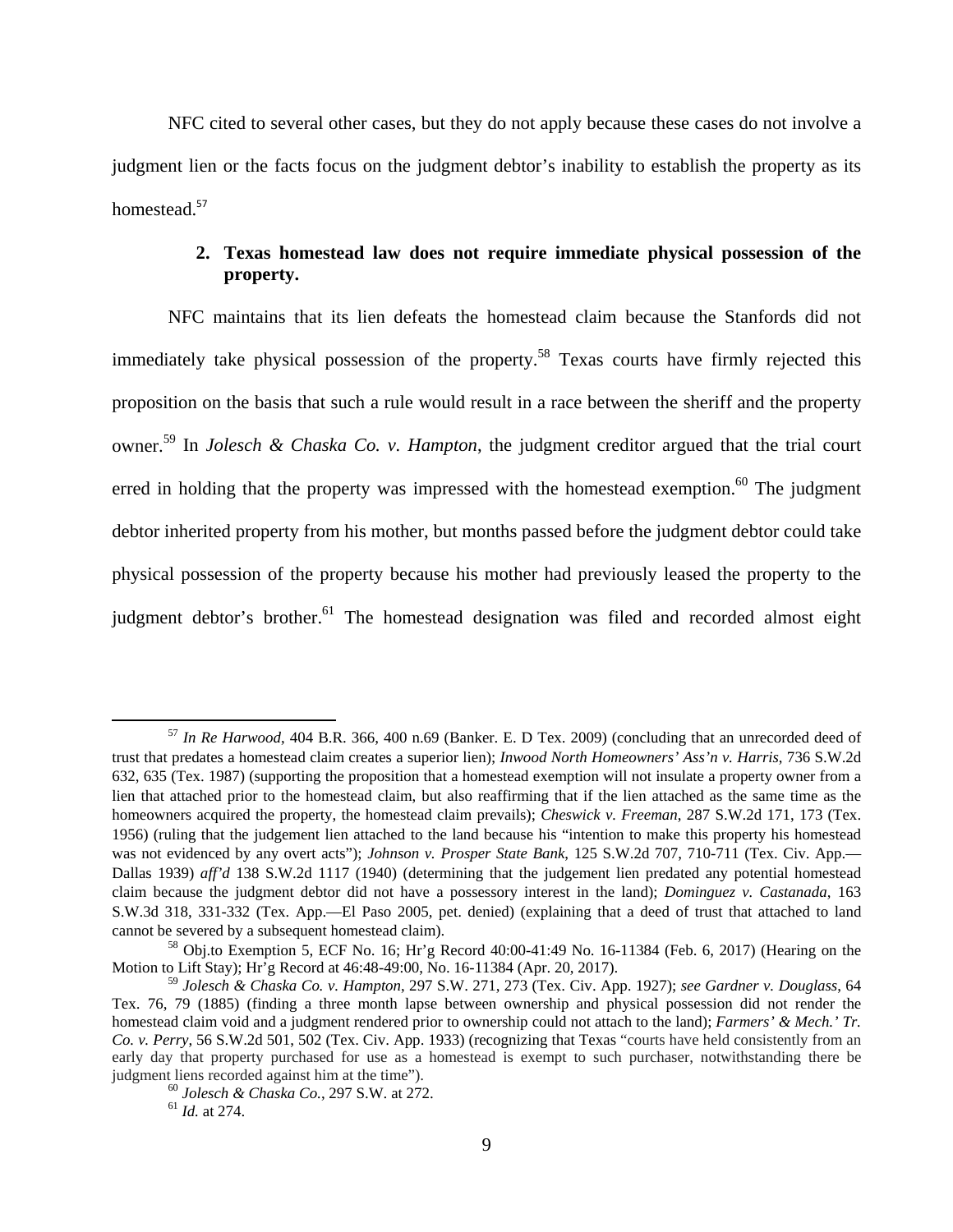months after the will bequeathing ownership was probated.<sup>62</sup> The court recognized that there is usually an "unavoidable interval" between acquisition and physical possession of the property, <sup>63</sup> and stated that: "[i]f a homestead cannot be acquired until it is occupied, then no one can acquire a homestead exempted from forced sale unless he buys an improved place; and then he must have a race with the sheriff for possession."<sup>64</sup>

Here, the Homestead Agreement was finalized and signed on February 10, 2016.<sup>65</sup> Just six days later, the Stanfords took physical possession of the property and filed their homestead application.<sup>66</sup> In light of Texas's deference to the homestead exemption and its stance against creating a race to the courthouse, the Stanfords' six-day delay in taking physical possession does not cause the 8/12 interest to lose its homestead status. Thus, NFC's lien did not attach to the disputed 8/12th interest.<sup>67</sup>

"Under Texas law, property that has been designated as homestead will not lose that character unless abandonment, death, or alienation occurs."68 None of these have occurred here so the Stanfords' homestead exemption must be recognized.

<sup>&</sup>lt;sup>62</sup> Jolesch & Chaska Co. v. Hampton, 297 S.W. 271, 272-73 (Tex. Civ. App. 1927).<br><sup>63</sup> Id. at 273.<br><sup>64</sup> Id. (quoting *Cameron v. Gebhard*, 22 S.W. 1033, 1035 (Tex. 1893)).<br><sup>65</sup> Joint Pre-trial Order 3, ECF No. 44.

<sup>66</sup> Joint Pre-trial Order 3-4, ECF No. 44; Natural Fruit Corp. Ex. 34.

 $67$  Nor should the delay in receiving title matter. "The law does not require a fee simple interest, nor even a written lease, only that a property be 'used for the purpose' of a home." *In re Brunson*, 498 B.R. 160, 163 (Bankr. W.D. Tex. 2013) (citing *In re Perry,* 345 F.3d 303, 310 (5th Cir. 2003)). And until the deeds were delivered to Mrs. Stanford, Mr. Stanford held equitable title, to which NFC's lien could not attach. *In re Onley*, 48 B.R. 891, 894 (Bankr. N.D. Tex. 1985) (determining that a buyer under a contract for "the sale of real property obtains an 'equitable interest' upon entering into the contract"); *see In re Goff*, 812 F.2d 931, 933 (5th Cir. 1987) (citing *Watson v. Scales,* 244 S.W.2d 366, 368 (Tex. Civ. App.—Texarkana 1951); *Adams v. Impey,* 131 S.W.2d 288, 290 (Tex. Civ. App.—Beaumount 1939) ("The judgment lien attaches only to real property in which the judgment debtor has legal title; it does not attach to property in which the debtor has only equitable title."). <sup>68</sup> *In re Comu*, 542 B.R. 371, 385 (Bankr. N.D. Tex. 2015).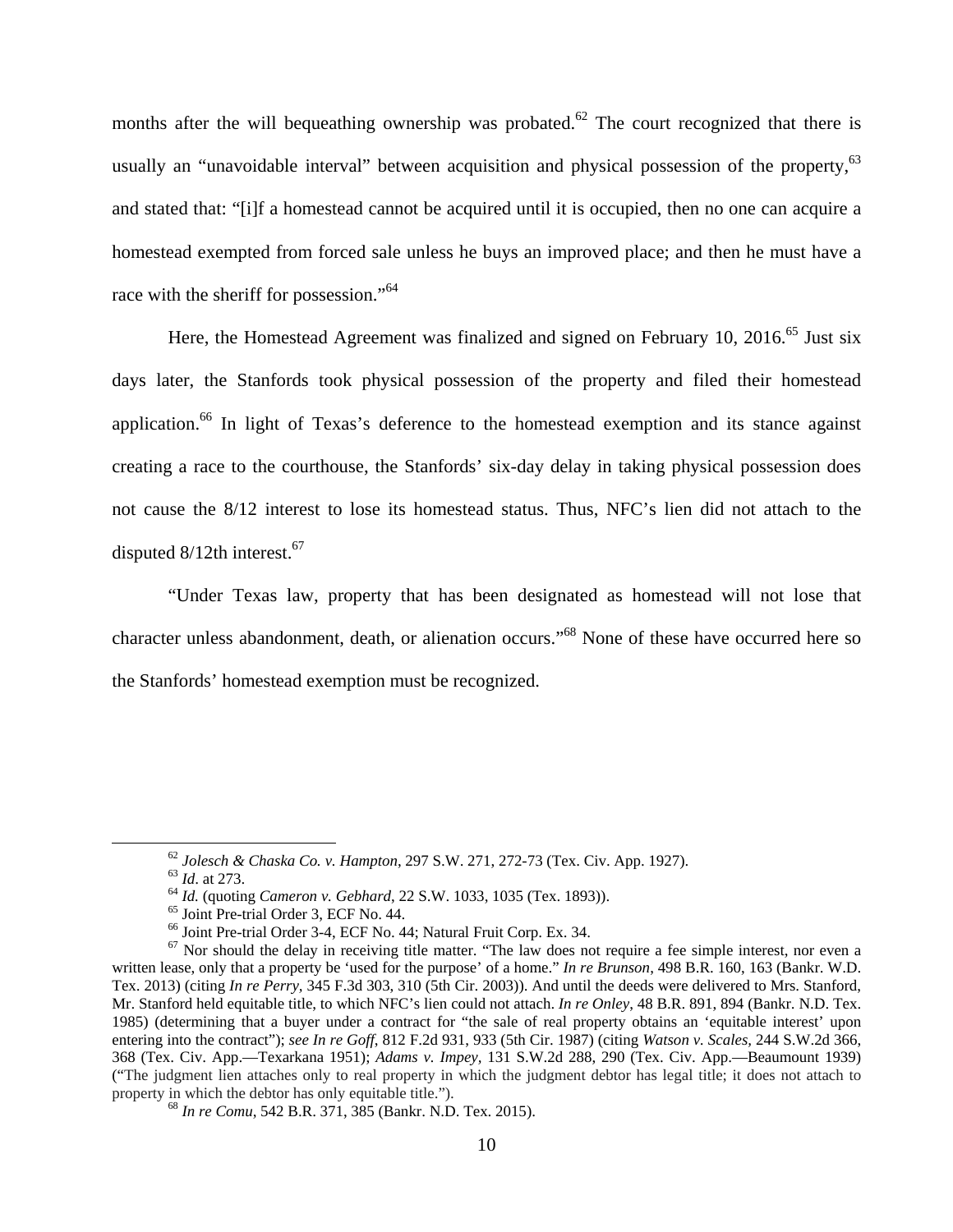#### **B. The merger doctrine is not applicable.**

NFC urges the Court to apply the doctrine of merger and hold its lien also attaches to the  $8/12$ th interest because the  $8/12$ th interest merged with the  $1/12$ th interest.<sup>69</sup> The merger doctrine is defined as the "absorption of a lesser estate in land into the greater" estate.<sup>70</sup> The merger doctrine is disfavored in Texas.<sup>71</sup> This disfavored status is demonstrated by the requirement that each of the six elements must be met:

(1) there must be a greater and lesser estate;

(2) both estates must unite in the same owner;

(3) both estates must be owned in the same right;

(4) there must not be an intervening estate;

(5) merger must not be contrary to the intention of the owner of the two estates; and

(6) merger must not be disadvantageous to the owner of the two estates.72

The Court will not apply the merger doctrine here because three of the six elements are not met.

## **1. Application of the merger doctrine would be disadvantageous to the Stanfords.**

Texas courts have consistently refused to apply merger over the objection of the owner.<sup>73</sup>

NFC argued (disingenuously) that merger would not be disadvantageous because of the Stanfords'

intent to sell the property.<sup>74</sup> But merger would be disadvantageous to the Stanfords if in fact merger

would enable NFC's lien to attach to the disputed 8/12th interest. At the hearing, NFC

<sup>&</sup>lt;sup>69</sup> Obj.to Exemption 16, ECF No. 16; NFC's Br. 5-7, ECF No. 35.<br><sup>70</sup> Steger v. Muenster, 134 S.W.3d 359, 376 (Tex. App.—Fort Worth 2003).

<sup>&</sup>lt;sup>71</sup> *Id.* <sup>72</sup> *Id.* <sup>72</sup> *Id.* <sup>73</sup> *See Steger*, 134 S.W.3d at 376-77 (application of merger is determine by analyzing the owner's interest, <sup>73</sup> *See Steger*, 134 S.W.3d at 376-77 (application of merger is determine b intent, and circumstances); *Smith v. U.S. Nat'l Bank of Galveston*, 767 S.W.2d 820, 823 (Tex. App.—Texarkana 1989, writ denied) ("[E]quity will not decree the merger of estates when it would be disadvantageous to the person acquiring both interests."); *Flag-Redfern Oil Co. v. Humble Expl. Co*., 744 S.W.2d 6, 9 (Tex. 1987) (requiring that all six elements- including disadvantageous- must be met in order for merger to apply). *But see First Heights Bank, FSB v. Gutierrez*, 852 S.W.2d 596, 612-13 (Tex. App.—Corpus Christi 1993, writ denied) (applying merger over owner's objection because to bar the application of merger would result in assisting the owner in his attempts to commit fraud and elements 1 through 4 had been met).<br><sup>74</sup> NFC's Br. 7, ECF No. 35.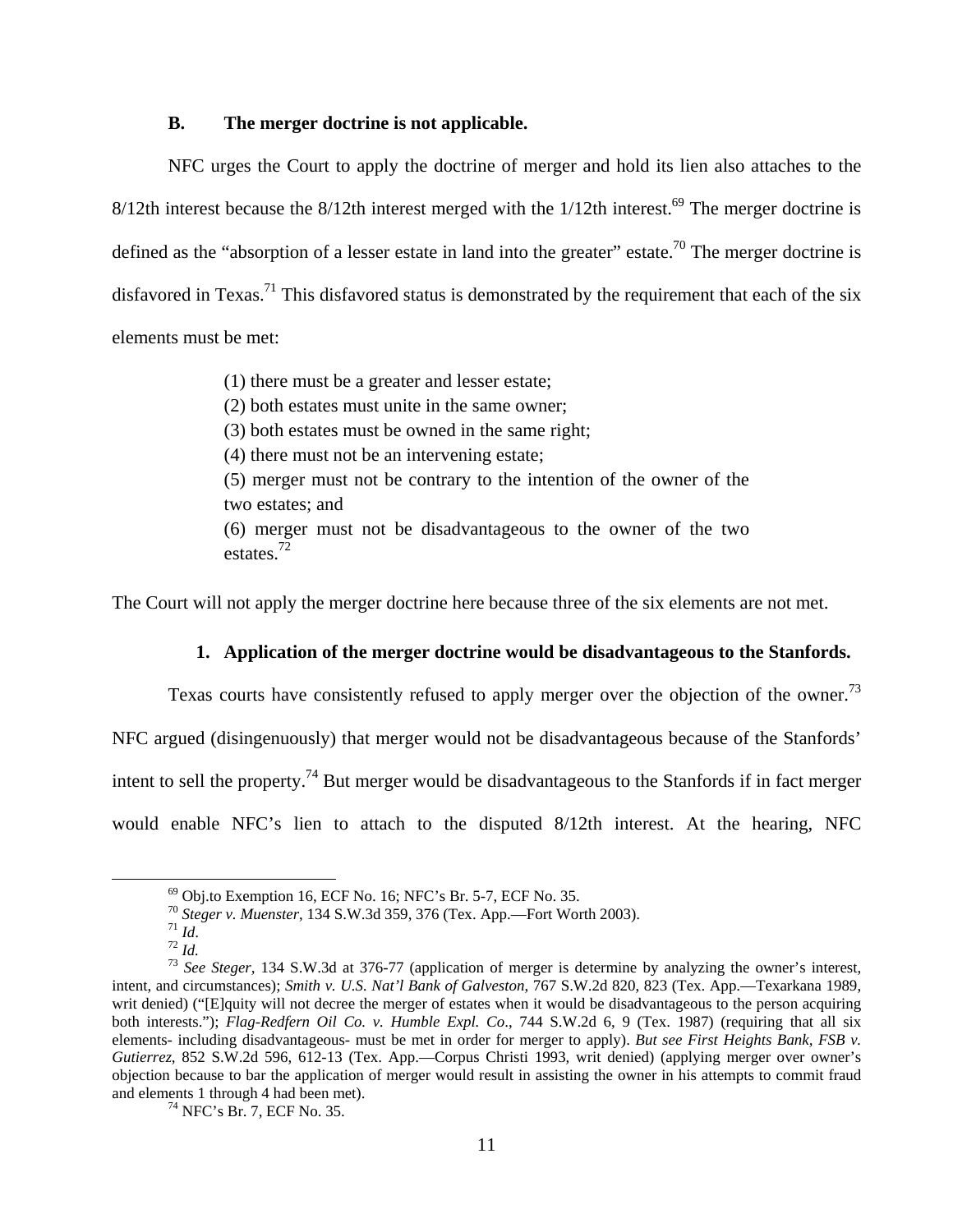acknowledged that Texas law does not permit merger where it is disadvantageous and did not cite any cases where merger was applied in a manner that did not benefit the owner.<sup>75</sup> NFC's posthearing brief also contains no cases supporting its argument that merger should be applied over the Stanfords' objections.<sup>76</sup>

## **2. Mr. Stanford does not own the 1/12th interest in the same right as the 8/12th interest.**

The merger doctrine can only be invoked if the property is owned in the same right.<sup>77</sup> NFC seeks to satisfy this element by characterizing the Homestead Agreement as a contract for deed and asserting that the Homestead Agreement conveyed an 8/12th interest to Mr. Stanford that is the same as his  $1/12$ th legal interest.<sup>78</sup> Texas law governs because a debtor's property interests are defined by state law.<sup>79</sup> It is well-settled Texas law that a grantee under a contract for deed only acquires an equitable interest in the property.<sup>80</sup> A judgment lien attaches only to real property in which the judgment debtor has legal title; it does not attach to an equitable title interest.  $81$ 

Therefore, the Homestead Agreement at best conveyed an 8/12th equitable interest in the property to Mr. Stanford, not a legal interest.<sup>82</sup> And Mr. Stanford never acquired requisite legal title to the 8/12th interest because it was deeded to Mrs. Stanford, as her sole and separate property.<sup>83</sup>

 $<sup>75</sup>$  The Court stated "merger must not be disadvantageous to the owner of the two estates." NFC's counsel</sup> simply replied "correct" and did not cite any cases where merger was applied to the determinant of the estate. H'rg Record 9:42-9:43 (Apr. 20, 2017). 76 NFC's Post-hearing Br. 13-14, ECF No. 43.

<sup>77</sup> *Steger v. Muenster*, 134 S.W.3d 359, 376 (Tex. App.—Fort Worth 2003). 78 Obj.to Exemption 16, ECF No. 16.

<sup>79</sup> *Butner v. United States*, 440 U.S. 48, 54 (1979); *In re Prudhomme*, 43 F.3d 1000, 1004 (5th Cir. 1995) (discussing how equitable interests are defined by state law). 80*Magee v. Young*, 198 S.W.2d 883, 886 (Tex. 1946); *Atkins v. Carson,* 467 S.W.2d 495, 500-01 (Tex. Civ.

App.—San Antonio 1971, writ ref'd. n.r.e.); *In re Onley*, 48 B.R. 891, 894 (Bankr. N.D. Tex. 1985) ("Texas favors a third concept—that a vendee under a contract for the sale of real property obtains an 'equitable interest' upon entering into the contract."). 81 *See In re Goff*, 812 F.2d 931, 932–33 (5th Cir. 1987) (ruling against attachment of a lien because "the Goffs

held only equitable title to the real property in the trust").<br><sup>82</sup> *See Cadle Co. v. Harvey*, 46 S.W.3d 282, 287 (Tex. App.—Eastland 2001) (acknowledging well-settled law

holding a contract for deed only conveys an equitable interest). <sup>83</sup>*See* ECF No. 39 (exhibits containing the three deeds).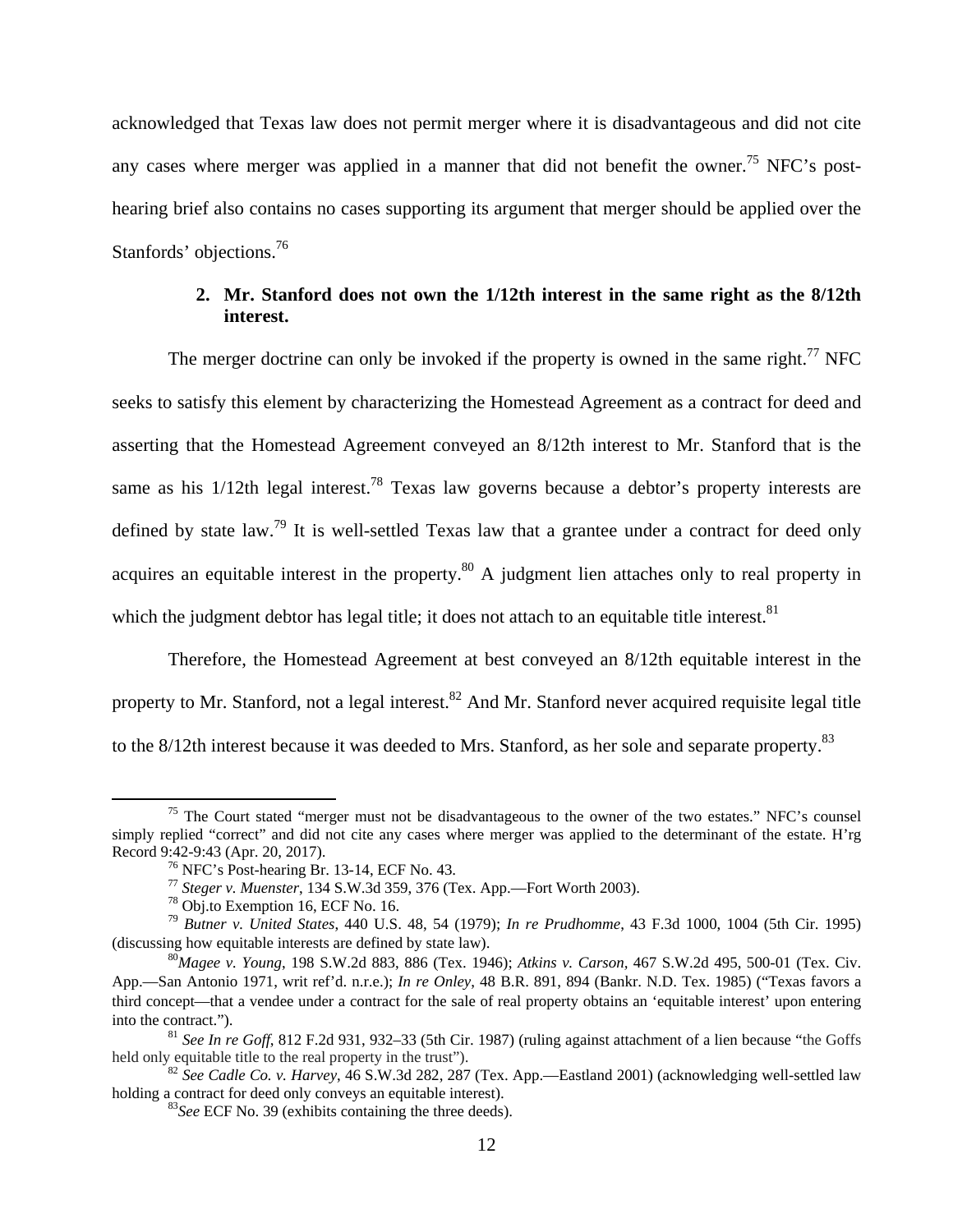#### **3. The Stanfords' actions do not demonstrate an intent to merge the interests.**

Merger will not be applied when application would be inconsistent with the intent of the parties.<sup>84</sup> NFC states the Stanfords' intent to merge the property is obvious because the Stanfords intend to sell the property.<sup>85</sup> But an intent to sell is not an evident intent to merge their interests and is contrary to other evidence. Their bankruptcy schedules demonstrate a desire to maintain separate interests as the Stanfords scheduled the 1/12th interest as Mr. Stanford's separate property and the 8/12th interest as Mrs. Stanford's separate property.<sup>86</sup> At the hearing, Mr. Stanford did not express an intent to merge his legal 1/12th interest with the disputed 8/12th interest.

Of course, even if merger is applied, the 8/12th interest would still be impressed with the homestead so the NFC's lien would still not attach.

## **C. Equitable estoppel requires specific intent which has not been shown.**

NFC also raised equitable estoppel. $87$  Equitable estoppel applies when five elements are met:

(1) a false representation or concealment of material facts;

(2) made with either actual or constructive knowledge of the truth;

(3) to a party without knowledge of the truth or without the means of knowing the truth;

(4) with the intention that the false representation or concealment should be acted on; and

(5) the party to whom it was made actually relied on or acted on it to his prejudice.<sup>88</sup>

The burden is on NFC to show by a preponderance of the evidence that the Stanfords' exemption

should be equitably estopped.<sup>89</sup> To satisfy its burden, NFC must prove specific intent at the relevant

<sup>&</sup>lt;sup>84</sup> *Smith v. U.S. Nat'l Bank of Galveston*, 767 S.W.2d 820, 823 (Tex. App.—Texarkana 1989, writ denied). <sup>85</sup> NFC's Br. 7, ECF No. 35.

<sup>86</sup> Pet.19, ECF No. 1.

 $87$  Obj.to Exemption 17-18, ECF No. 16.

<sup>88</sup> *In re Villarreal*, 401 B.R. 823, 833 (Bankr. S.D. Tex. 2009).

<sup>89</sup> *Id*.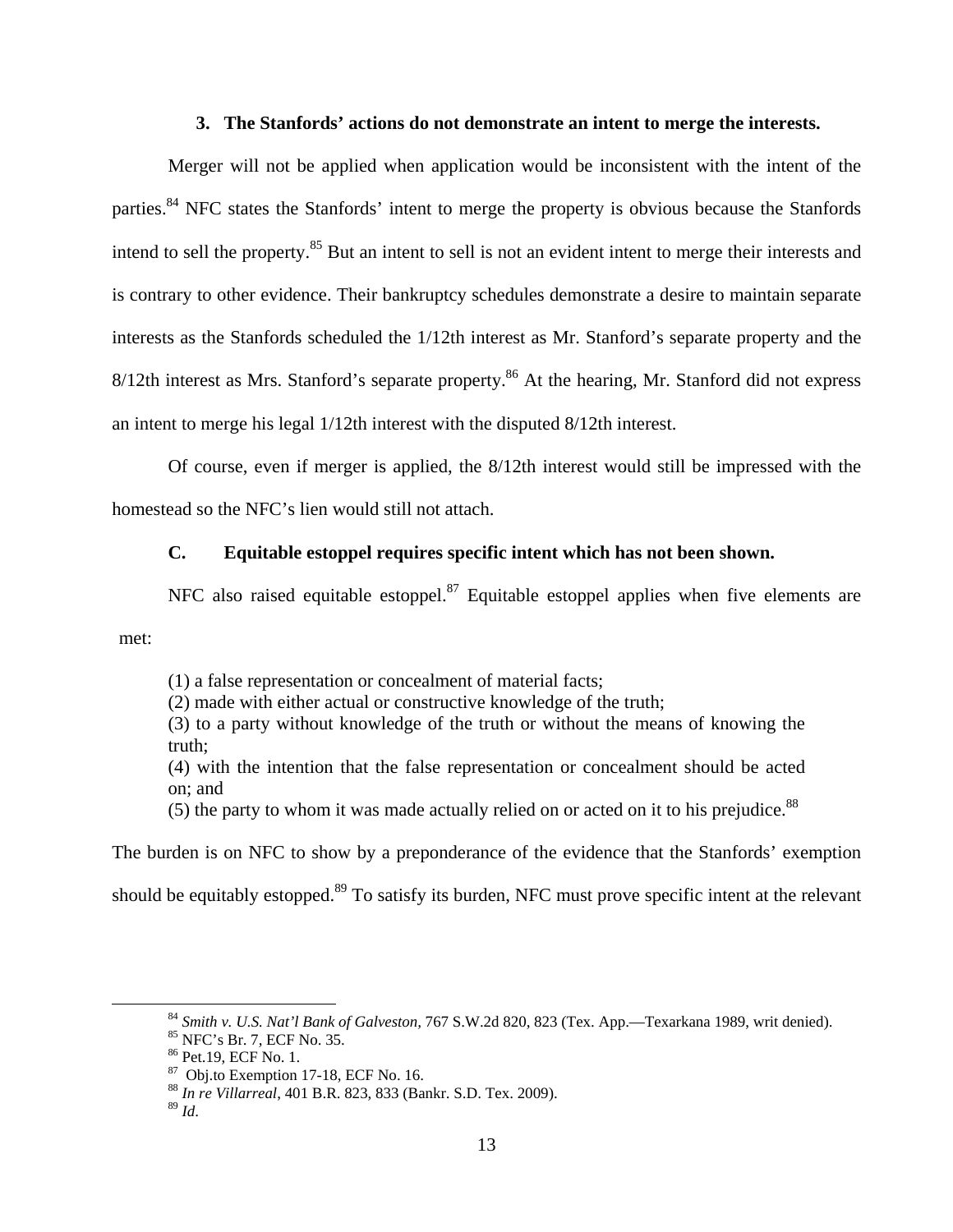time.<sup>90</sup> Any misrepresentations made by Mr. Stanford may estop his homestead claim depending on when the false representation was made.<sup>91</sup>

NFC maintains that the Stanfords should be equitably estopped from claiming their homestead exemption because Mr. Stanford falsely stated he did not own any property in his answers to the post-judgment interrogatories.<sup>92</sup> Mr. Stanford's position is that he did not understand that he owned the  $1/12$ th interest because at that time his interest was subject to a life estate.<sup>93</sup> But the falsity of the representation is immaterial because even if NFC can prove specific intent, Mr. Stanford's intent necessarily had to be limited to the 1/12th interest, because that is all he owned at the time. So equitable estoppel does not apply to the 8/12th interest.

### **D. Judicial estoppel does not apply because there is no prior court ruling.**

NFC also argued that the Stanfords should be judicially estopped from claiming a homestead in the 8/12th interest based on the disclaimer made by Mr. Stanford in the interrogatory responses.<sup>94</sup> The elements of judicial estoppel are: "(1) the party against whom judicial estoppel is sought has asserted a legal position which is plainly inconsistent with a prior position; (2) a court accepted the prior position; and (3) the party did not act inadvertently."<sup>95</sup> Here, these elements have not been met because there is no prior ruling from any court on Mr. Stanford's ownership of the 1/12th interest. In fact, NFC seeks to the lift the stay in order to pursue such a court ruling. However even if another court did make a prior ruling based on Mr. Stanford's misrepresentation, that ruling could not apply to Mrs. Stanford's 8/12th interest because Mr. Stanford did not take, at

 <sup>90</sup> *In re Villarreal*, 401 B.R. 823, 833-34 (Bankr. S.D. Tex. 2009).

<sup>&</sup>lt;sup>91</sup> *Id.* at 834 ("In the case of a homestead exemption claim, '[m]isrepresentations by a homestead claimant may, under the proper circumstances, create an [equitable] estoppel to the claim.'") (quoting *First Interstate Bank v. Bland*, 810 S.W. 2d 277, 283 (Tex. App.—Fort Worth 1991, no writ)). <sup>92</sup> Obj.to Exemption 17-18, ECF No. 16.

 $93$  Debtors' Resp. to Objection to Exemptions 9, ECF No. 24.

 $94$  Obj.to Exemption 14-16, ECF No. 16.

<sup>95</sup> *Reed v. City of Arlington*, 650 F.3d 571, 574 (5th Cir. 2011).